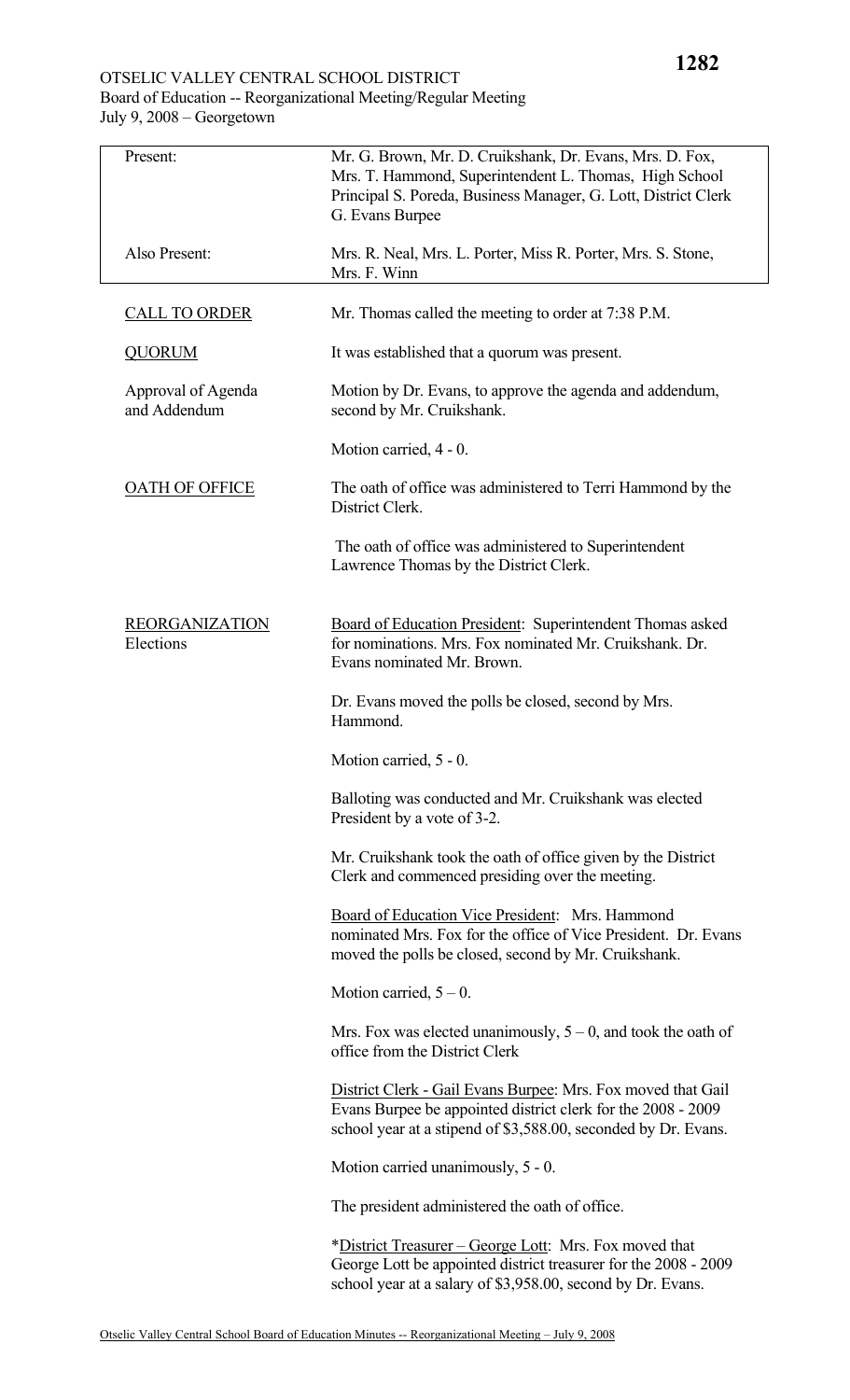Motion carried unanimously, 5 - 0.

The district clerk administered the oath of office.

| <b>Appointments</b> |     | second by Mrs. Fox:                           |  | Motion by Dr. Evans to approve the following appointments,                                               |
|---------------------|-----|-----------------------------------------------|--|----------------------------------------------------------------------------------------------------------|
|                     | 1.  | *Deputy District Treasurer: Jan Wentworth     |  |                                                                                                          |
|                     | 2.  | \$2,500.00                                    |  | *District Tax Collector: NBT Bank at a stipend of                                                        |
|                     | 3.  |                                               |  | *Internal Claims Auditor: Robin Neal at a stipend of                                                     |
|                     |     | \$8.00 an hour plus mileage                   |  |                                                                                                          |
|                     |     |                                               |  | *The District has Public Employees Dishonesty                                                            |
|                     |     |                                               |  | Coverage on the above officers; the Central Treasurer                                                    |
|                     |     |                                               |  | for Extraclassroom Activity Accounts is also covered.                                                    |
| $(FY'08/09 - #1)$   | 4.  | School Physician: Family Health Network       |  |                                                                                                          |
|                     | 5.  |                                               |  | School Attorney: Matthew R. Fletcher - \$175.00/hour;<br>\$45.00/hour paralegal services; \$.445/mileage |
|                     |     |                                               |  | reimbursement; copying, etc at an additional 10%                                                         |
|                     |     | surcharge; other disbursements billed at cost |  |                                                                                                          |
|                     |     |                                               |  | Susan Johns - \$185.00/hour plus disbursements                                                           |
|                     | 6.  | Central Treasurer for Extraclassroom Activity |  |                                                                                                          |
|                     | 7.  | Accounts: Kai Loomis                          |  | Extraclassroom Activity Accounts Auditors: Lawrence                                                      |
|                     |     | <b>District Treasurer</b>                     |  | Thomas, Superintendent of Schools; George Lott,                                                          |
|                     | 8.  |                                               |  | Attendance Officers: Elementary - Nurse; Junior-                                                         |
|                     |     | Senior High School - Nurse                    |  |                                                                                                          |
|                     | 9.  |                                               |  | Independent Auditor: Ciaschi, Dietershagen, Little,                                                      |
|                     |     |                                               |  | Mickelson (General Purpose Financial Statement and                                                       |
|                     |     |                                               |  | Federal Compliance Audit) - at a stipend of \$12,000.00                                                  |
|                     | 10. | Records Access Officer: George Lott           |  |                                                                                                          |
|                     | 11. | Records Management Officer: Gail Evans Burpee |  |                                                                                                          |
|                     | 12. | Asbestos Designee: Kevin Springer             |  |                                                                                                          |
|                     | 13. | Committee on Preschool Special Education:     |  |                                                                                                          |
|                     |     | Theresa Yantz                                 |  | Psychologist                                                                                             |
|                     |     | Judy Morgan                                   |  | Parent Member<br>Parent Member                                                                           |
|                     |     | Jill Sawyer<br>Erica LaBuz                    |  | Chenango County                                                                                          |
|                     |     |                                               |  | Representative                                                                                           |
|                     |     | Maureen Dunn                                  |  | <b>Madison County</b>                                                                                    |
|                     |     |                                               |  | Representative                                                                                           |
|                     |     | Nancy Gallaher                                |  | C.P.S.E. Chairperson                                                                                     |
|                     |     | Lacey Eaves                                   |  | C.P.S.E. Co-chairperson                                                                                  |
|                     | 14. | Committee on Special Education:               |  |                                                                                                          |
|                     |     | Theresa Yantz                                 |  | Psychologist                                                                                             |
|                     |     | Judy Morgan                                   |  | Parent Member                                                                                            |
|                     |     | Jill Sawyer                                   |  | Parent Member                                                                                            |
|                     |     | Family Health Network                         |  | <b>School Physician</b>                                                                                  |
|                     |     | Pamela Adams                                  |  | Special Education                                                                                        |
|                     |     | Ellen Fairbank                                |  | Teacher<br><b>Special Education</b>                                                                      |
|                     |     |                                               |  | Teacher                                                                                                  |
|                     |     | Sarah Eschen                                  |  | <b>Special Education</b>                                                                                 |
|                     |     |                                               |  | Teacher                                                                                                  |
|                     |     | Diane Slocum                                  |  | <b>Special Education</b>                                                                                 |
|                     |     |                                               |  | Teacher                                                                                                  |
|                     |     | Lacey Eaves                                   |  | Chairperson                                                                                              |
|                     |     | Nancy Gallaher                                |  | Co-Chairperson                                                                                           |
|                     |     | <b>Scott Poreda</b>                           |  | High School Principal                                                                                    |
|                     | 15. | 504 Officer:                                  |  | Nancy Gallaher                                                                                           |
|                     |     | 504 Co-Officer:                               |  | Lacey Eaves                                                                                              |
|                     | 16. |                                               |  | Designee to Board of Directors, Delaware-Chenango-                                                       |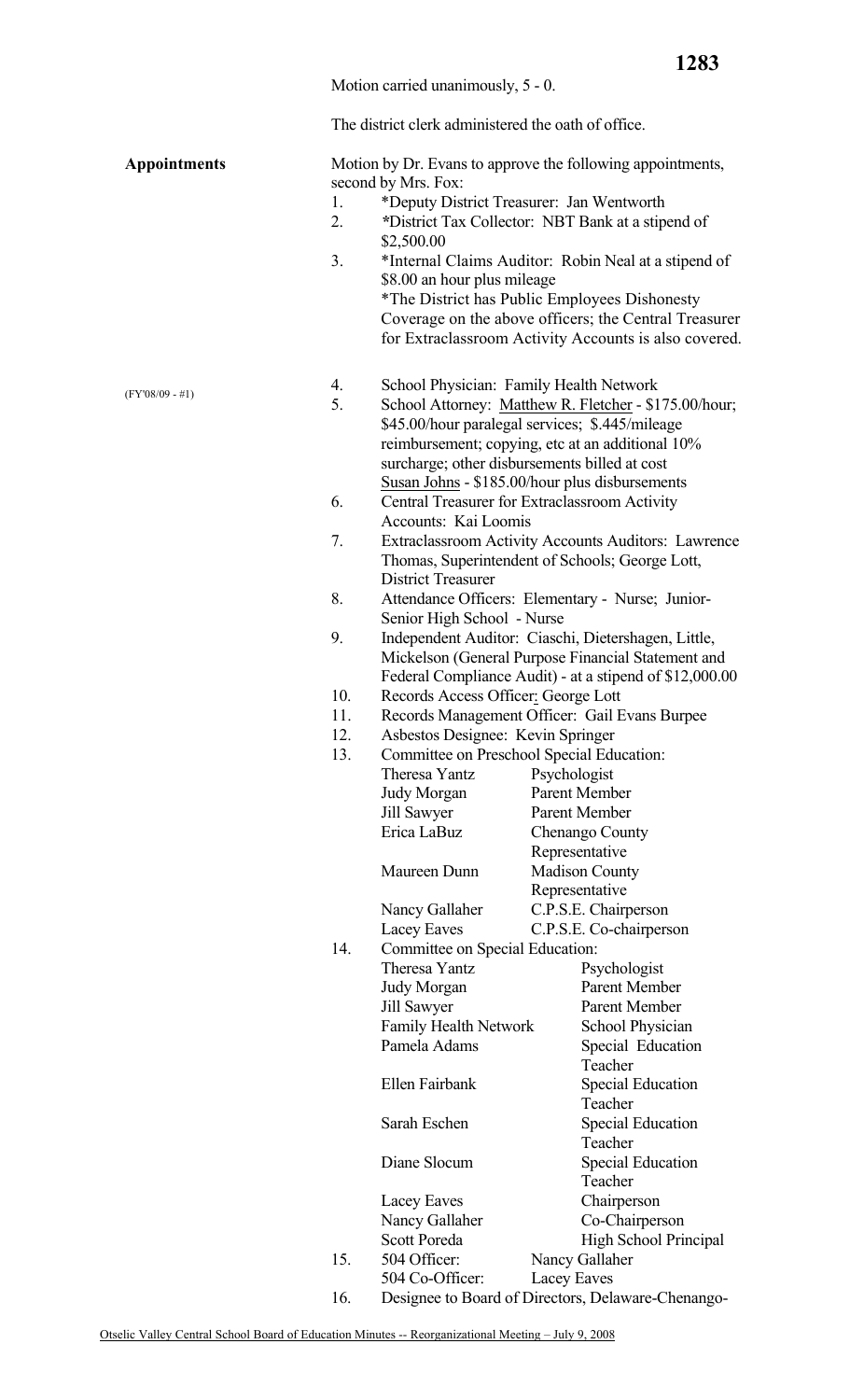Madison-Otsego BOCES Health Consortium: Lawrence Thomas, Superintendent of Schools

Motion carried, 5 - 0.

Motion by Mrs. Fox, to approve the following designations, second by Mrs. Hammond:

| <b>Designations</b>   | 1.<br>2.<br>3.<br>4.<br>5.<br>6.<br>7. | Official Bank Depository for All District Funds: NBT<br>Bank, South Otselic office; JP Morgan Chase Bank,<br><b>Binghamton</b><br>Board of Education Meeting Dates, Time and Location:<br>as attached, at 7:30 p.m. at alternating sites<br>Official Newspapers: The Evening Sun, The Mid-<br>York Weekly<br>Payroll Calendar: Commencing with the July 3, 2008<br>check, bi-weekly<br>Mileage Rate: Federal I.R.S. rate for mileage<br>reimbursement<br>Copying Rate: \$.10 per page<br>Date of Tax Warrant: September 1, 2008 |
|-----------------------|----------------------------------------|---------------------------------------------------------------------------------------------------------------------------------------------------------------------------------------------------------------------------------------------------------------------------------------------------------------------------------------------------------------------------------------------------------------------------------------------------------------------------------------------------------------------------------|
|                       | 8.                                     | Annual BOCES Administrative Budget Vote and Board<br>Member Election: April 21, 2009                                                                                                                                                                                                                                                                                                                                                                                                                                            |
|                       |                                        |                                                                                                                                                                                                                                                                                                                                                                                                                                                                                                                                 |
|                       |                                        | Motion carried, $5 - 0$ .                                                                                                                                                                                                                                                                                                                                                                                                                                                                                                       |
| <b>Authorizations</b> |                                        | Motion by Mr. Brown to approve the following authorizations,<br>second by Mrs. Fox:                                                                                                                                                                                                                                                                                                                                                                                                                                             |
|                       | 1.                                     | Purchasing Agent: Lawrence Thomas, Superintendent<br>of Schools                                                                                                                                                                                                                                                                                                                                                                                                                                                                 |
|                       | 2.                                     | Insurance Consultant: Dennis Mirabito, Craine &                                                                                                                                                                                                                                                                                                                                                                                                                                                                                 |
|                       | 3.                                     | Mirabito, Sherburne, N.Y.<br>Payroll Certification: Lawrence Thomas,                                                                                                                                                                                                                                                                                                                                                                                                                                                            |
|                       |                                        | Superintendent of Schools                                                                                                                                                                                                                                                                                                                                                                                                                                                                                                       |
|                       | 4.                                     | Authorization of Attendance of Board Members at                                                                                                                                                                                                                                                                                                                                                                                                                                                                                 |
|                       |                                        | Conventions, Workshops, Conferences, and<br>Memberships: Attendance authorized, with expenses.                                                                                                                                                                                                                                                                                                                                                                                                                                  |
|                       | 5.                                     | Establishment of Petty Cash Fund: \$100.00 at the<br>District Office. Lawrence Thomas, Superintendent of<br>Schools, responsible                                                                                                                                                                                                                                                                                                                                                                                                |
|                       | 6.                                     | Petty Cash Change Fund for Admissions: George Lott,<br>District Treasurer - \$50.00                                                                                                                                                                                                                                                                                                                                                                                                                                             |
|                       | 7.                                     | Petty Cash Change Fund for Cafeteria: George Lott,                                                                                                                                                                                                                                                                                                                                                                                                                                                                              |
|                       | 8.                                     | District Treasurer - \$50.00<br>Designation of Authorized Signatures on Checks:                                                                                                                                                                                                                                                                                                                                                                                                                                                 |
|                       |                                        | George Lott, District Treasurer; Jan Wentworth, Deputy<br><b>District Treasurer</b>                                                                                                                                                                                                                                                                                                                                                                                                                                             |
|                       | 9.                                     | Budget Transfers: Lawrence Thomas, Superintendent<br>of Schools                                                                                                                                                                                                                                                                                                                                                                                                                                                                 |
|                       | 10.                                    | Authorization to Apply for Grants in Aid (State and                                                                                                                                                                                                                                                                                                                                                                                                                                                                             |
|                       |                                        | Federal): Lawrence Thomas, Superintendent of<br>Schools                                                                                                                                                                                                                                                                                                                                                                                                                                                                         |
|                       | 11.                                    | Preparing Bids: George Lott                                                                                                                                                                                                                                                                                                                                                                                                                                                                                                     |
|                       | 12.                                    | Career and Technical Education Advisory Council:                                                                                                                                                                                                                                                                                                                                                                                                                                                                                |
|                       | 13.                                    | Delaware-Chenango-Madison-Otsego BOCES<br>Authorization to prepare Bond/Anticipation Notes:                                                                                                                                                                                                                                                                                                                                                                                                                                     |
|                       |                                        | George Lott                                                                                                                                                                                                                                                                                                                                                                                                                                                                                                                     |
|                       | 14.                                    | <b>Authorize Staff Development Activities: Lawrence</b><br><b>Thomas</b>                                                                                                                                                                                                                                                                                                                                                                                                                                                        |
|                       | 15.                                    | Authorization of Treasurer to invest revenues with the                                                                                                                                                                                                                                                                                                                                                                                                                                                                          |
|                       | 16                                     | approval of the Superintendent: George Lott<br>Authorization of Superintendent to request modical                                                                                                                                                                                                                                                                                                                                                                                                                               |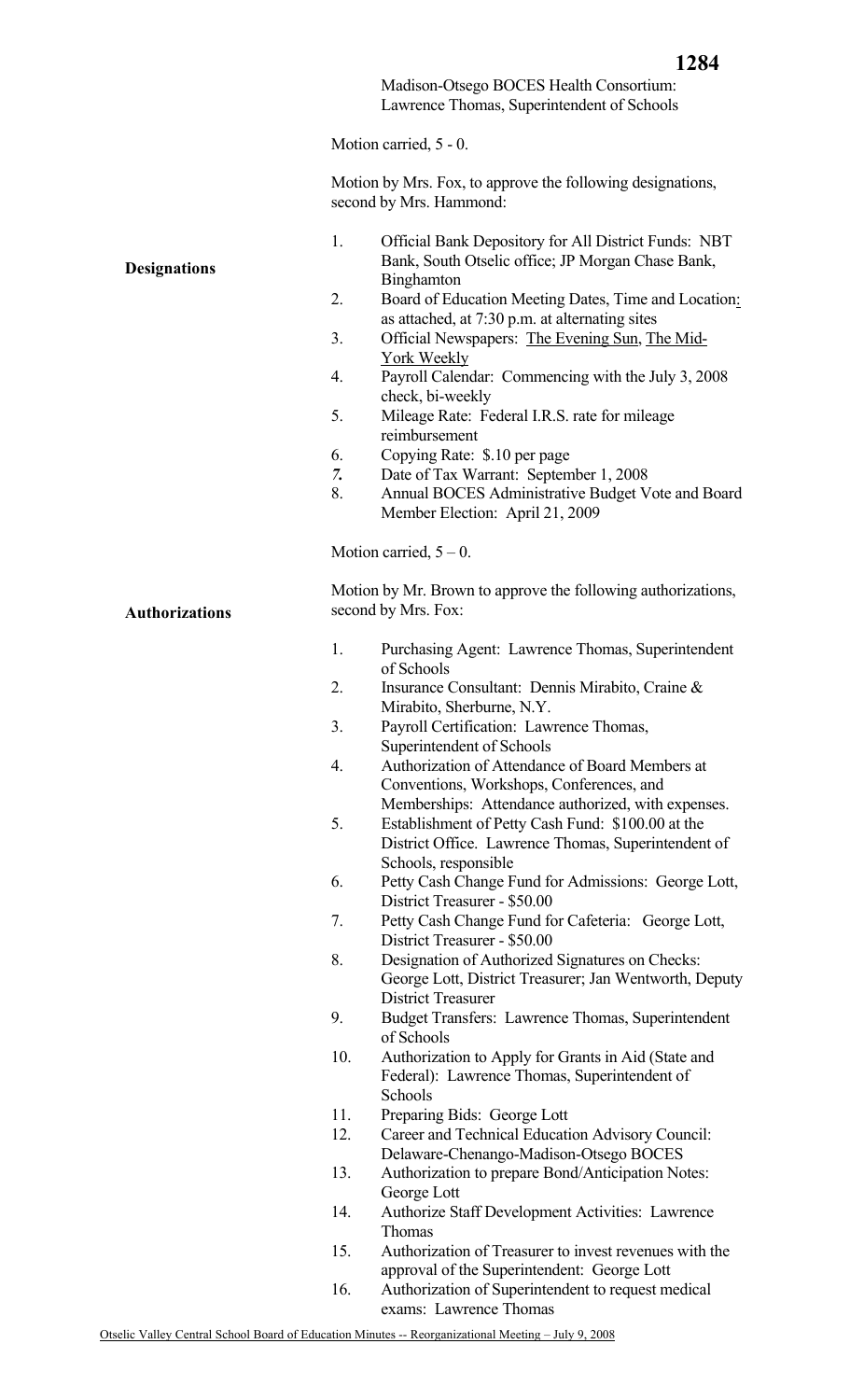|                                                  | 1285                                                                                                                                                                                                                                                                                                                                                                                                |
|--------------------------------------------------|-----------------------------------------------------------------------------------------------------------------------------------------------------------------------------------------------------------------------------------------------------------------------------------------------------------------------------------------------------------------------------------------------------|
|                                                  | 17.<br>HIPPA Privacy Officer - Lawrence Thomas                                                                                                                                                                                                                                                                                                                                                      |
|                                                  | Motion carried, 5 - 0.                                                                                                                                                                                                                                                                                                                                                                              |
| <b>Policy Review and</b><br><b>Readoptions</b>   | This meeting constitutes the annual review of the following<br>policies:<br>Investment Policy - #6240<br>Purchasing Policy - #6700<br>District Safety Plan - #8135.1                                                                                                                                                                                                                                |
|                                                  | Motion by Mrs. Fox, to readopt all policies in effect during the<br>previous year, second by Mrs. Hammond.                                                                                                                                                                                                                                                                                          |
|                                                  | Motion carried, 5 - 0.                                                                                                                                                                                                                                                                                                                                                                              |
| <b>Miscellaneous</b><br><b>Appointments</b>      | Dr. Evans moved to table the miscellaneous appointments until<br>the August meeting, second by Mrs. Hammond.                                                                                                                                                                                                                                                                                        |
|                                                  | Motion carried, 5 - 0.                                                                                                                                                                                                                                                                                                                                                                              |
|                                                  | Mr. Brown volunteered to serve on the Wall of Fame<br>committee.                                                                                                                                                                                                                                                                                                                                    |
| <b>ROUTINE MATTERS</b><br>Approval on Minutes of | Motion by Dr. Evans, second by Mr. Cruikshank, to approve the<br>minutes of the June 11, 2007 meeting.                                                                                                                                                                                                                                                                                              |
| Previous Meetings                                | Motion carried, 5 - 0.                                                                                                                                                                                                                                                                                                                                                                              |
| <b>Financial Reports</b><br>$(FY'08/09 - #2)$    | Motion by Mrs. Fox to approve the student activity report as<br>presented, second by Mrs. Hammond.                                                                                                                                                                                                                                                                                                  |
|                                                  | Motion carried, 5 - 0.                                                                                                                                                                                                                                                                                                                                                                              |
| Correspondence                                   | Mr. Thomas received a letter from the Liberty Partnership Program<br>that the organization has received funding for another year.                                                                                                                                                                                                                                                                   |
| PUBLIC COMMENT                                   | Mrs. Porter complemented the nice graduation ceremony,<br>$\bullet$<br>especially the distribution of awards in that every student<br>received one.<br>Mrs. Porter inquired the meaning of a negative<br>$\bullet$<br>declaration.                                                                                                                                                                  |
| <b>REPORTS</b>                                   |                                                                                                                                                                                                                                                                                                                                                                                                     |
| Superintendent's                                 | Mr. Thomas reported on the following items:<br>Greenwood Corporation will do a brief presentation at the                                                                                                                                                                                                                                                                                            |
| $(FY'08/09 - #3)$                                | retreat.<br>A list of dates for the Rumor Mill and the Supe's On was<br>distributed.                                                                                                                                                                                                                                                                                                                |
|                                                  | A letter to the legislators regarding the tax cap was<br>circulated.<br>An announcement of the retirement party for Alan Pole on<br>$\bullet$<br>August 15, 2008.                                                                                                                                                                                                                                   |
|                                                  | Various newspaper articles were circulated.<br>Census enumeration was discussed. There is no<br>$\bullet$<br>requirement from the state level to conduct one. It was<br>consensus of the Board to not offer the position this year<br>and to review the need every year.<br>Topics to be discussed at the Board retreat were<br>discussed.<br>The interviews have been scheduled for the elementary |
| Business Manager's                               | physical education teacher vacancy.<br>Mr. Lott reported on the following items:<br>Mrs. Neal gave her quarterly internal auditor's report.<br>The end of the year audit will be conducted during the                                                                                                                                                                                               |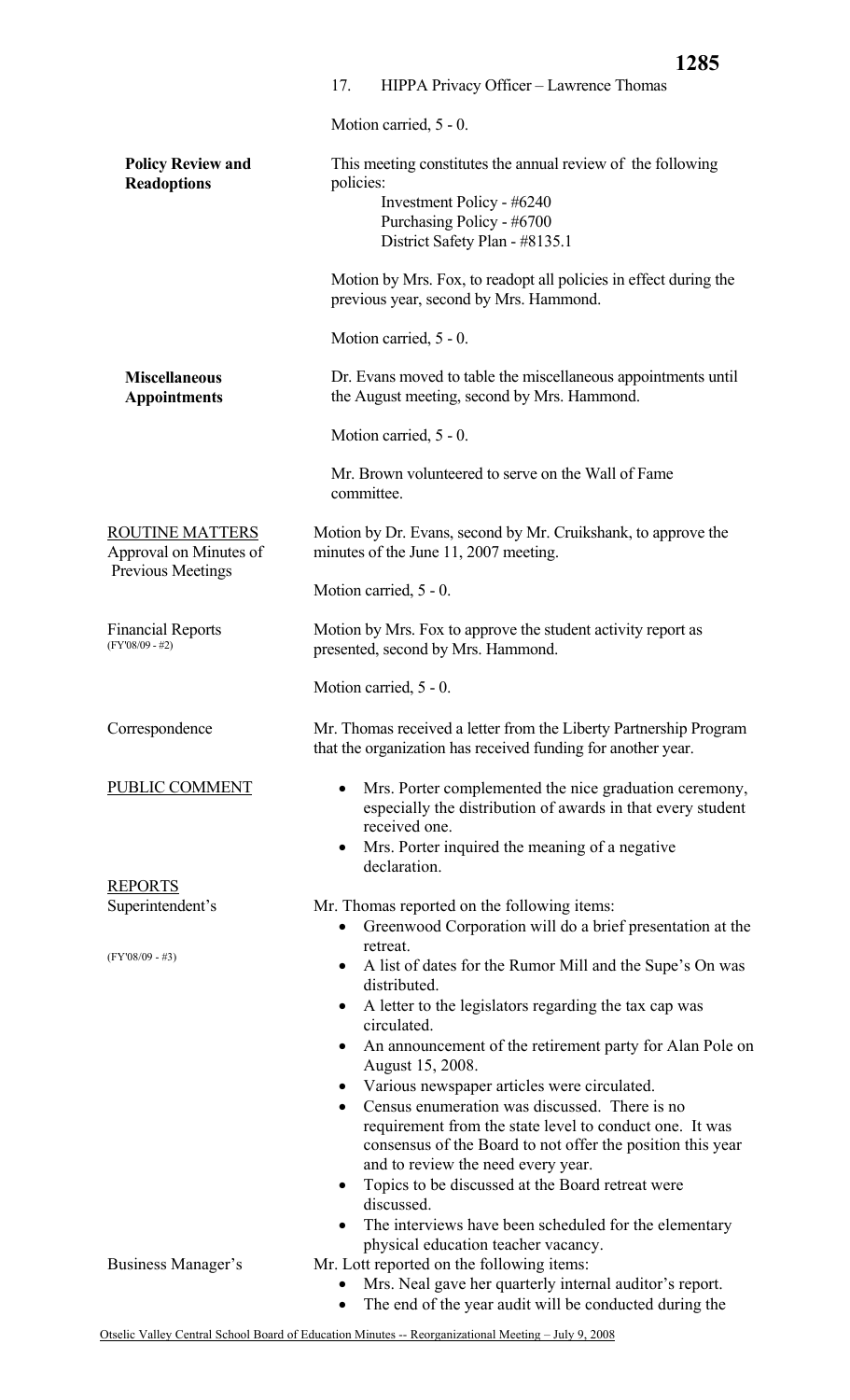**1286**

week of July 14, 2008.

- The interfund transfers for the cafeteria were more than budgeted. The prices for the school breakfasts and lunched will be discussed at the August meeting.
- Review of the milk and ice cream bids.

High School Principal's Mr. Poreda reported on the following items:

• There will be new varsity baseball uniforms next year.

Motion by Dr. Evans to declare the varsity baseball uniforms as surplus and to sell them for \$10.00 apiece. Second by Mr. Cruikshank.

Motion carried, 5 - 0.

- There are several discarded books. It was the consensus of the Board to declare them surplus and dispose of them. Several agencies were mentioned that might be interested in them. Mr. Poreda will do a follow-up on these agencies.
- Review of the summer school numbers.
- Academic Intervention Services, Instructional Resource Team and ELA teams have met.
- A meeting with next year's senior class officers was held.
- Possible retreat topics from the high school include academic advisory committee, discipline advisory committee and ISS advisory committee reports.

Board Member's Mrs. Fox complimented those persons responsible for the nice high school graduation ceremony.

> This meeting constitutes the third reading of section 8000 of the Otselic Valley Central School Policy Manual.

Motion by Mrs. Fox, upon the recommendation of the Superintendent of schools, to adopt section 8000 of the Otselic Valley Central School Policy Manual. Second by Mrs. Hammond.

Motion carried, 5 - 0.

## **NEW BUSINESS**

**OLD BUSINESS** Policy Manual – Third Reading and Adoption –

Section 8000

Personnel Recommendations Motion by Mr. Brown, upon the recommendation of the Superintendent of Schools, to approve the following personnel recommendations:

| Patricia Plummer    | One year leave of      | <b>Effective September</b> |
|---------------------|------------------------|----------------------------|
|                     | absence as a           | $1,2008$ through           |
|                     | licensed teaching      | August 31, 2009.           |
|                     | assistant              |                            |
| Patricia Plummer    | Appointment as a       |                            |
|                     | substitute teacher,    |                            |
|                     | substitute school      |                            |
|                     | aide and substitute    |                            |
|                     | <b>LTA</b>             |                            |
| Christine Williams- | Appointment as a       | At a stipend of            |
| Neal                | Summer School          | \$1,584.80                 |
|                     | Teacher, effective     |                            |
|                     | August 4, 2008 –       |                            |
|                     | <b>August 15, 2008</b> |                            |
| Susan Phillips      | Appointment as a       | At a stipend of            |
|                     | Summer School          | \$1,584.80                 |
|                     | Teacher, effective     |                            |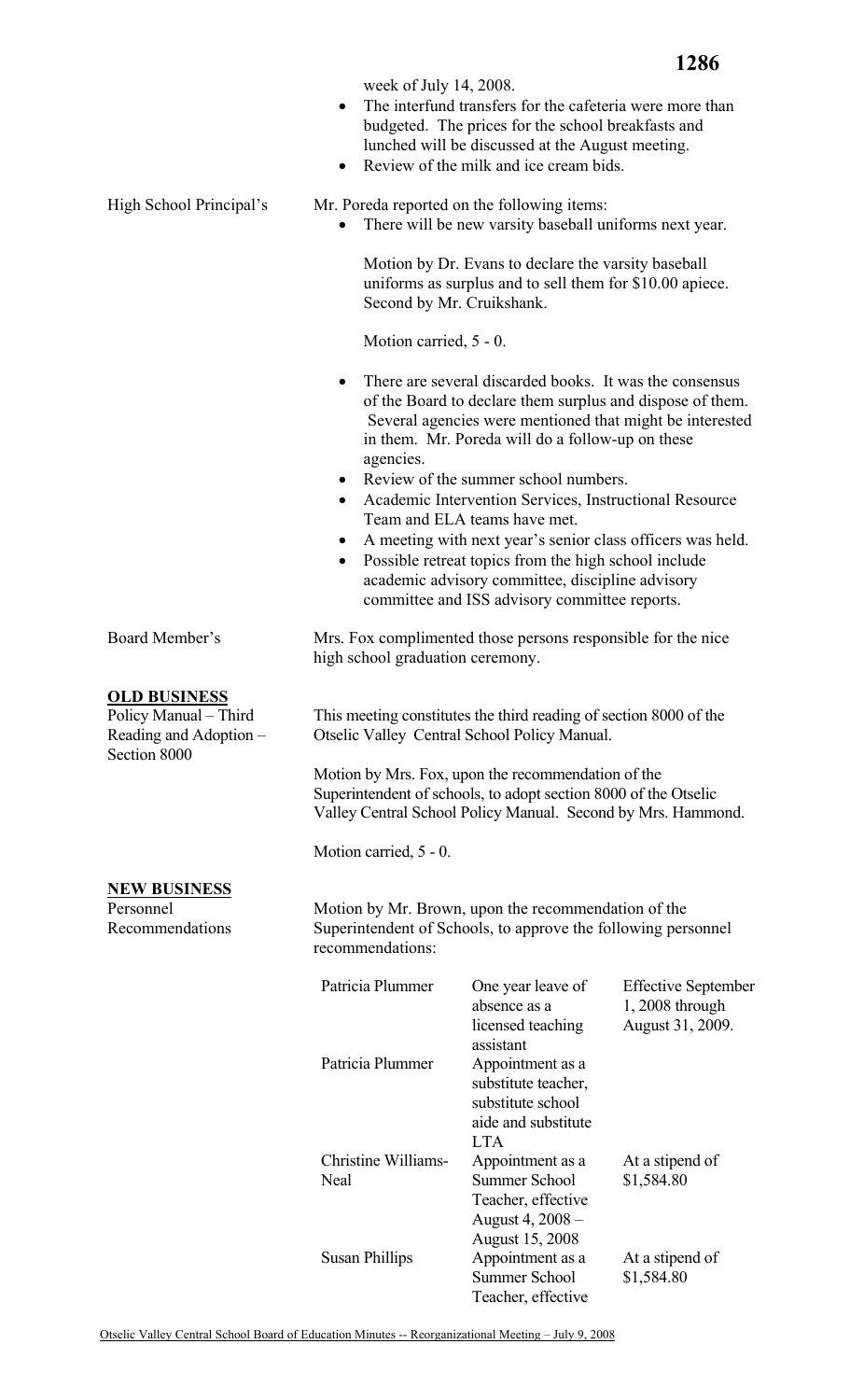| Sandra Swayze           | August 4, 2008 –<br><b>August 15, 2008</b><br>Appointment as a<br><b>Summer School</b><br>Teacher, effective<br>August 4, 2008 – | At a stipend of<br>\$1,584.80                |
|-------------------------|----------------------------------------------------------------------------------------------------------------------------------|----------------------------------------------|
| <b>Matthew Williams</b> | August 15, 2008<br>Appointment as a<br><b>Summer School</b><br>Teacher, effective<br>August 4, 2008 –<br><b>August 15, 2008</b>  | At a stipend of<br>\$1,584.80                |
| Lisa Moseley            | Appointment as a<br><b>Summer School</b><br>Teacher, effective<br>August 4, 2008 –<br><b>August 15, 2008</b>                     | At a stipend of<br>\$1,584.80                |
| Elizabeth McLean        | Appointment as a<br><b>Summer School</b><br>Speech Pathologist,<br>effective August 4,<br>$2008 -$ August 15,<br>2008            | At a stipend of<br>\$1,584.80                |
| Teresa Taylor           | Appointment as a<br>Summer School 1:1<br>Aide, effective<br>August 4, 2008 -<br><b>August 15, 2008</b>                           | At a stipend of \$9.75<br>per hour           |
| Sally Bucalo            | Appointment as a<br>Morning Assembly<br>and Terrific<br>Afternoon Team<br>member                                                 | At a stipend of<br>\$120.00 per day          |
| Winifred Sortman        | Appointment as a<br>Morning Assembly<br>and Terrific<br>Afternoon Team<br>member                                                 | At a stipend of<br>\$120.00 per day          |
| Mary Helen Blake        | Appointment as a<br>Morning Assembly<br>and Terrific<br>Afternoon Team<br>member                                                 | At a stipend of<br>\$120.00 per day          |
| Julie Hammer            | Appointment as a<br>Morning Assembly<br>and Terrific<br>Afternoon Team<br>member                                                 | At a stipend of<br>\$120.00 per day          |
| Judith Smith            | Appointment as a<br>Morning Assembly<br>and Terrific<br>Afternoon Team<br>member                                                 | At a stipend of<br>\$120.00 per day          |
| Lori Youngs             | Appointment as a<br>Morning Assembly<br>and Terrific<br>Afternoon Team<br>member                                                 | At a stipend of<br>\$120.00 per day          |
| Jenny Osowski           | Appointment as a<br>computer lab LTA<br>Supervisor for the<br>2008-2009 school<br>year                                           | At a stipend per the<br><b>OVTA</b> contract |

**1287**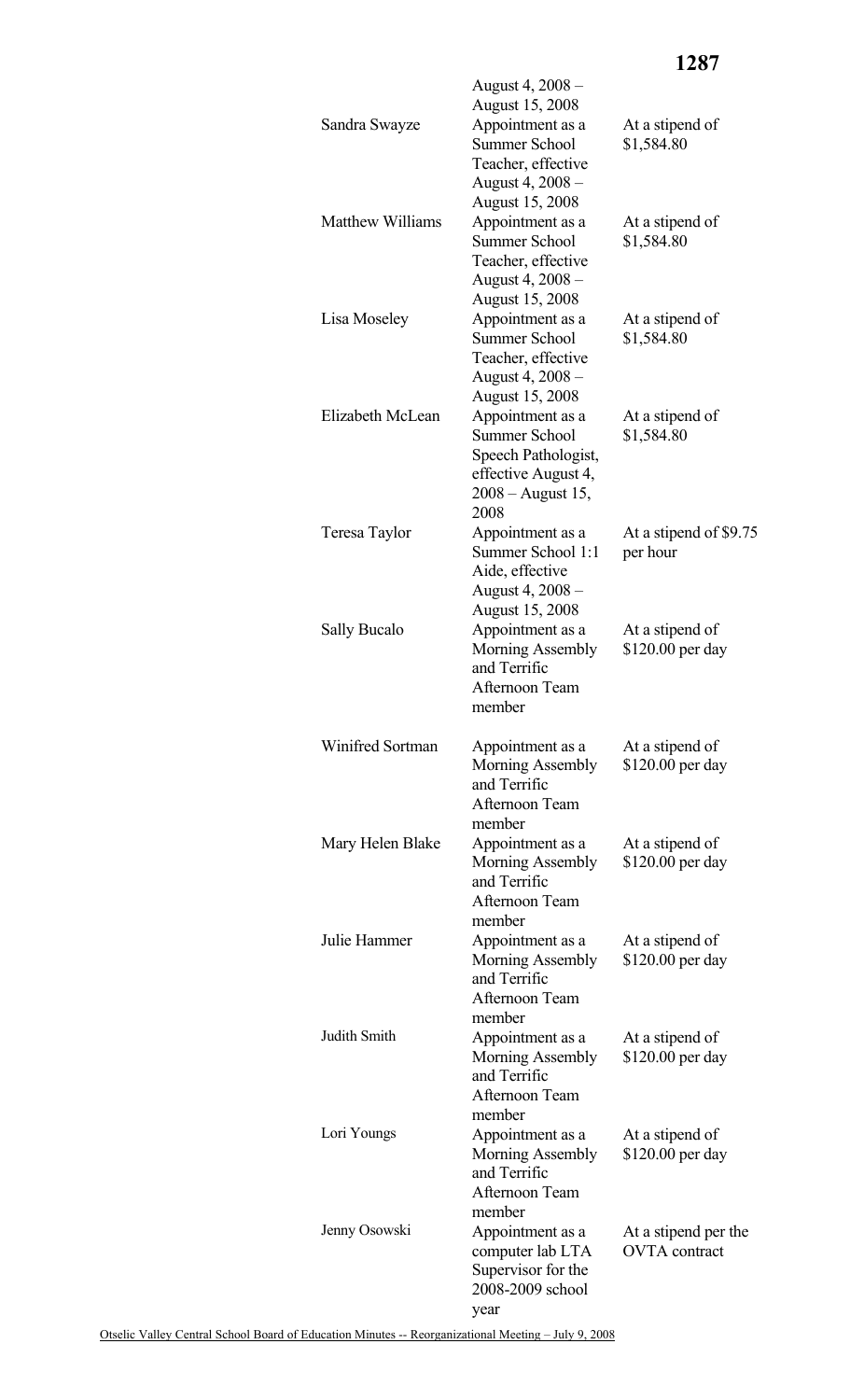| Jenny Osowski            | Appointment as a<br>yearbook advisor for<br>the 2008-2009<br>school year                                                            | At a stipend per the<br><b>OVTA</b> contract                |
|--------------------------|-------------------------------------------------------------------------------------------------------------------------------------|-------------------------------------------------------------|
| <b>Susan Phillips</b>    | Appointment as a<br>mentor for the 2008-<br>2009 school year                                                                        | At a stipend per the<br><b>OVTA</b> contract                |
| Julie Hammer             | Appointment as a<br>mentor for the 2008-<br>2009 school year                                                                        | At a stipend per the<br><b>OVTA</b> contract                |
| Sally Bucalo             | Appointment as a<br>mentor for the 2008-<br>2009 school year                                                                        | At a stipend per the<br><b>OVTA</b> contract                |
| Jenny Osowski            | Appointment as a<br>mentor for the 2008-<br>2009 school year                                                                        | At a stipend per the<br><b>OVTA</b> contract                |
| Roy Marshall             | Appointment as an<br>activity supervisor<br>for the 2008-2009<br>school year                                                        | At an hourly rate of<br>\$38.00                             |
| <b>Barbara Graves</b>    | Appointment as an<br>activity supervisor<br>for the 2008-2009<br>school year                                                        | At an hourly rate of<br>\$38.00                             |
| Sadie Allen              | Appointment as the<br>girls modified<br>softball coach for the<br>2009 season                                                       | At a stipend per the<br><b>OVTA</b> contract                |
| Pamela Ross              | Appointment as the<br>National Honor<br>Society advisor for<br>the 2008-2009<br>school year                                         | At a stipend per the<br><b>OVTA</b> contract                |
| Pamela Ross              | Appointment as the<br>National Junior<br><b>Honor Society</b><br>advisor for the 2008-                                              | At a stipend per the<br><b>OVTA</b> contract                |
| Mary Helen Blake         | 2009 school year<br>Appointment as the<br>stage craft director<br>for the elementary<br>musical for the<br>2008-2009 school<br>year | At a stipend per the<br><b>OVTA</b> contract                |
| <b>Madeline Marshall</b> | Appointment as a<br>summer bus aide,<br>effective July 7,<br>$2008 -$ August 15,<br>2008                                            | At a stipend of \$9.75<br>per hour                          |
| Elizabeth Spalluto       | Unpaid leave of<br>absence                                                                                                          | <b>Effective September</b><br>1, 2008 - January 31,<br>2009 |

**1288**

Second by Mrs. Fox. Motion carried, 5 - 0. Motion by Mrs. Fox, upon the recommendation of the Superintendent of Schools, to appoint Tina Cruikshank as a summer bus aide, effective July 7, 2008 – August 15, 2008 at a stipend of \$9.75 per hour. Second by Mrs. Hammond.

Motion carried,  $4 - 0$ . (Mr. Cruikshank abstained)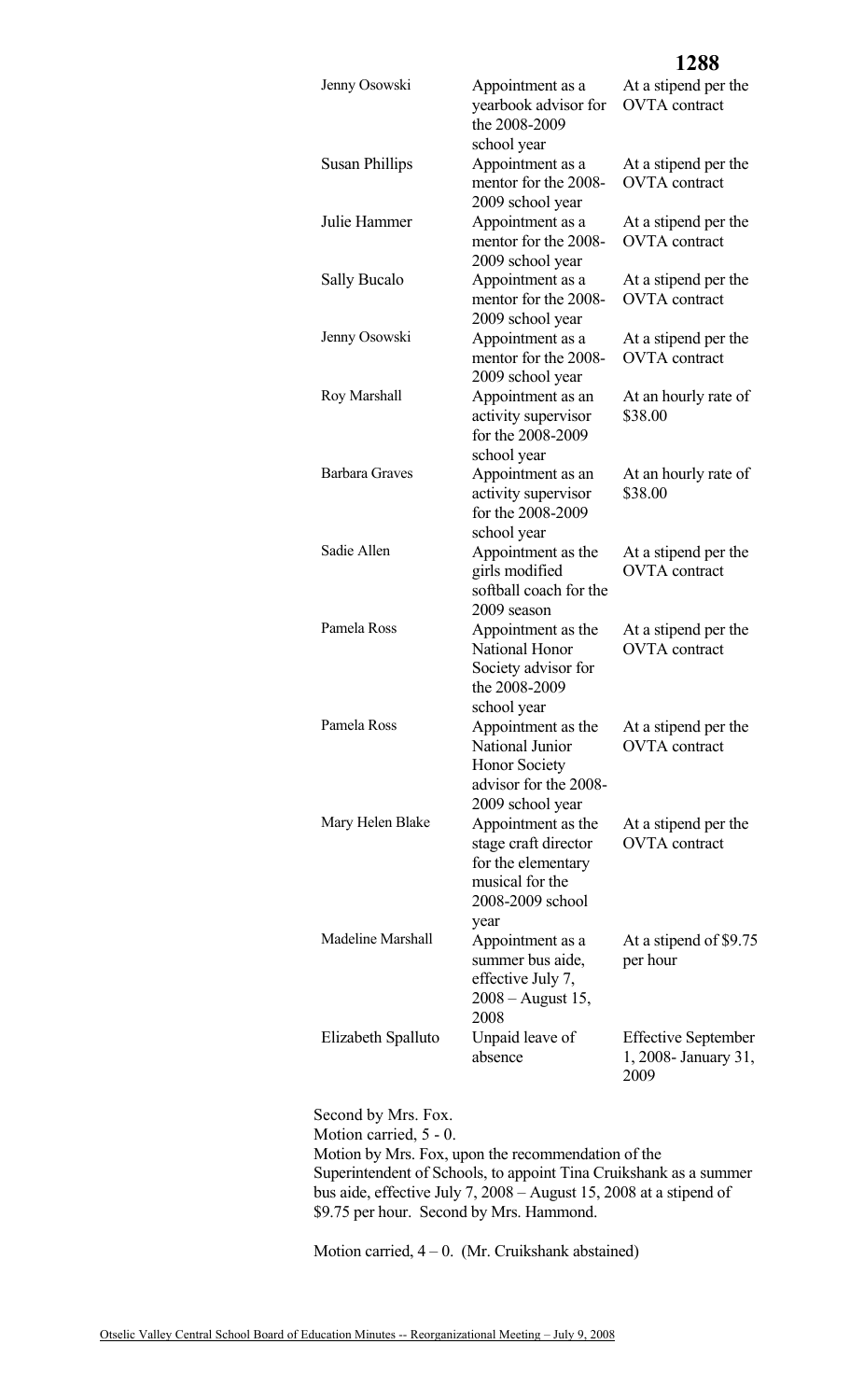|                                                                                         | 1289                                                                                                                                                                                                                                                                                                                                                                                                                                                                                                                                                                                                                                                        |
|-----------------------------------------------------------------------------------------|-------------------------------------------------------------------------------------------------------------------------------------------------------------------------------------------------------------------------------------------------------------------------------------------------------------------------------------------------------------------------------------------------------------------------------------------------------------------------------------------------------------------------------------------------------------------------------------------------------------------------------------------------------------|
| Annual Renewal of the Free<br>and Reduced Lunch and<br><b>Breakfast Program</b>         | Motion by Mrs. Fox, upon the recommendation of the<br>Superintendent of Schools, to renew the application for the free and<br>reduced lunch and breakfast program for the 2008-2009 school year.<br>Second by Mr. Cruikshank.                                                                                                                                                                                                                                                                                                                                                                                                                               |
|                                                                                         | Motion carried, 5 - 0.                                                                                                                                                                                                                                                                                                                                                                                                                                                                                                                                                                                                                                      |
| Milk Bid<br>$(FY'08/09 - #4)$                                                           | Motion by Mrs. Fox, upon the recommendation of the<br>Superintendent of Schools, to award the bid for milk and milk<br>products to Bill Bros. for the 2008-2009 school year.<br>Second by Mrs. Hammond.                                                                                                                                                                                                                                                                                                                                                                                                                                                     |
|                                                                                         | Motion carried, 5 - 0.                                                                                                                                                                                                                                                                                                                                                                                                                                                                                                                                                                                                                                      |
| Ice Cream Bid<br>$(FY'08/09 - #5)$                                                      | Motion by Mrs. Hammond, upon the recommendation of the<br>Superintendent of Schools, to award the bid for ice cream to Huff<br>Ice Cream for the 2008-2009 school year. Second by Mrs. Fox                                                                                                                                                                                                                                                                                                                                                                                                                                                                  |
| Committee on Special<br><b>Education Recommendations</b>                                | Motion carried, 5 - 0.<br>Motion by Dr. Evans, to accept the recommendations of the<br>Committee on Special Education for the meetings of June 2,<br>June 3, June 9, June 16, and June 17, 2008. Second by Mrs.<br>Hammond.                                                                                                                                                                                                                                                                                                                                                                                                                                 |
|                                                                                         | Motion carried, 5 - 0.                                                                                                                                                                                                                                                                                                                                                                                                                                                                                                                                                                                                                                      |
| <b>Municipal Cooperative</b><br>Agreement to Provide<br><b>Employee Health Benefits</b> | Motion by Mrs. Fox, upon the recommendation of the<br>Superintendent of Schools, to approve the municipal cooperative<br>agreement to provide employee health benefits. Second by Mr.<br>Brown.                                                                                                                                                                                                                                                                                                                                                                                                                                                             |
|                                                                                         | Motion carried, $5 - 0$ .                                                                                                                                                                                                                                                                                                                                                                                                                                                                                                                                                                                                                                   |
| Alternate Member for the<br>Health Consortium Board of<br>Directors                     | Motion by Mrs. Fox, upon the recommendation of the<br>Superintendent of Schools, to adopt the following resolution:                                                                                                                                                                                                                                                                                                                                                                                                                                                                                                                                         |
|                                                                                         | RESOLVED, upon the recommendation of the Superintendent of<br>Schools, the Board of Education of the Otselic Valley Central<br>School hereby authorizes George Lott, business official, to act in the<br>place and stead of the Superintendent, in the event of his absence<br>from meetings of the Delaware-Chenango-Madison-Otsego BOCES<br>School Health Consortium.<br>It is understood and agreed that the designee shall have full<br>authority to act in the place and stead of the Superintendent of<br>Schools and shall be vested with the authority, which the<br>Superintendent vests in him, subject to approval by the Board of<br>Education. |
|                                                                                         | Nothing contained herein shall divest the Board of Education of its<br>authority to approve and/or ratify actions by the Superintendent<br>and/or his designee.                                                                                                                                                                                                                                                                                                                                                                                                                                                                                             |
|                                                                                         | Second by Mrs. Hammond.                                                                                                                                                                                                                                                                                                                                                                                                                                                                                                                                                                                                                                     |
|                                                                                         | Motion carried, $5 - 0$ .                                                                                                                                                                                                                                                                                                                                                                                                                                                                                                                                                                                                                                   |
| <b>Family Health Network</b><br>Contract<br>$(FY'08/09 - #6)$                           | Motion by Mr. Cruikshank, upon the recommendation of the<br>Superintendent of Schools, to approve the contract with the Family<br>Health Network for the 2008-2009 school year. Second by Mr.<br>Brown.                                                                                                                                                                                                                                                                                                                                                                                                                                                     |

Motion carried, 5 - 0.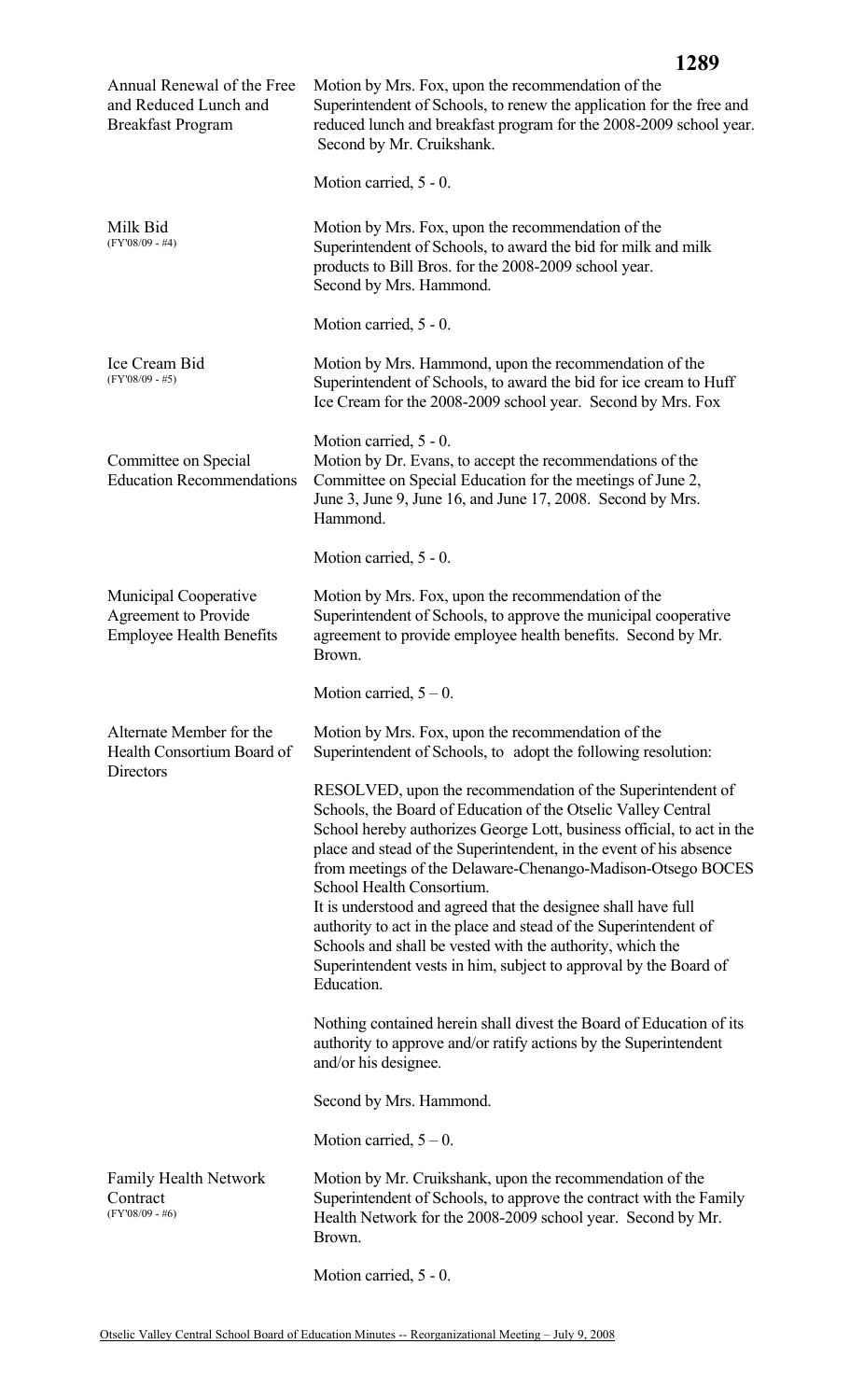Career and Technical Education Advisory Council

SEQR Resolution (FY'08/09 - #7)

Motion by Mrs. Fox, upon the recommendation of the Superintendent of Schools, to authorize the Career and Technical Education Advisory Council to act as the advisory council for the District. Second by Mrs. Hammond.

Motion carried,  $5 - 0$ .

Motion by Dr. Evans, upon the recommendation of the Superintendent of Schools, to adopt the following resolution:

**WHEREAS**, the Otselic Valley Central School District Board of Education seeks to undertake capital improvements including additions and alterations to the following buildings/sites:

Junior / Senior High School - SED #08-14-01-04 -0-001- 006

Bus Garage - SED #08-14-01-04-5-00?-001

**WHEREAS**, the Board has considered the impact on the environment of the proposed addition/alteration project; and

**WHEREAS**, the Board of Education has received and reviewed the Environmental Assessment Forms, Parts 1, 2 and 3 prepared and submitted in connection with the project, and has further received and considered the advice of its architects, Bearsch Compeau Knudson, with regard to the environmental impact of the project;

**NOW, THEREFORE**, be it resolved by the Otselic Valley CSD as follows:

**Section 1.** The Otselic Valley CSD determines that the project is a Type I Action under the regulations of the State Environmental Quality Review Act and designates itself as Lead Agency, for a coordinated review of the Project.

**Section 2**. The Otselic Valley CSD determines that notice has been given to all other involved agencies, responses have been received and the coordinated review process is complete;

**Section 3.** Upon review of all information required to make a determination, the Otselic Valley CSD determines the project will not result in any large or important environmental impacts, and therefore, is one which will not have a significant impact on the environment and a Negative Declaration will be prepared;

**Section 4**. The Otselic Valley CSD is authorized and directed to give public notice of the Negative Declaration;

**<u>Section 5</u>**. The Negative Declaration shall be filed with the Otselic Valley CSD and all involved agencies. The Negative Declaration shall be published in the Environmental Notice Bulletin in accordance with the regulations of the Department of Environmental Conservation;

**Section 6.** This resolution shall take effect immediately.

Second by Mr. Brown.

Motion carried, 5 - 0.

- **PUBLIC COMMENT** Mrs. Porter inquired about the discarded textbooks. She offered another agency that might be interested.
	- Mrs. Porter inquired if new physics textbooks were ordered.
	- She shared 2 newspaper articles from the Evening Sun.

**ADJOURNMENT** Mrs. Fox moved to adjourn the meeting at 9:41 PM, second by Mrs. Hammond.

Motion carried, 5 - 0.

Respectfully Submitted,